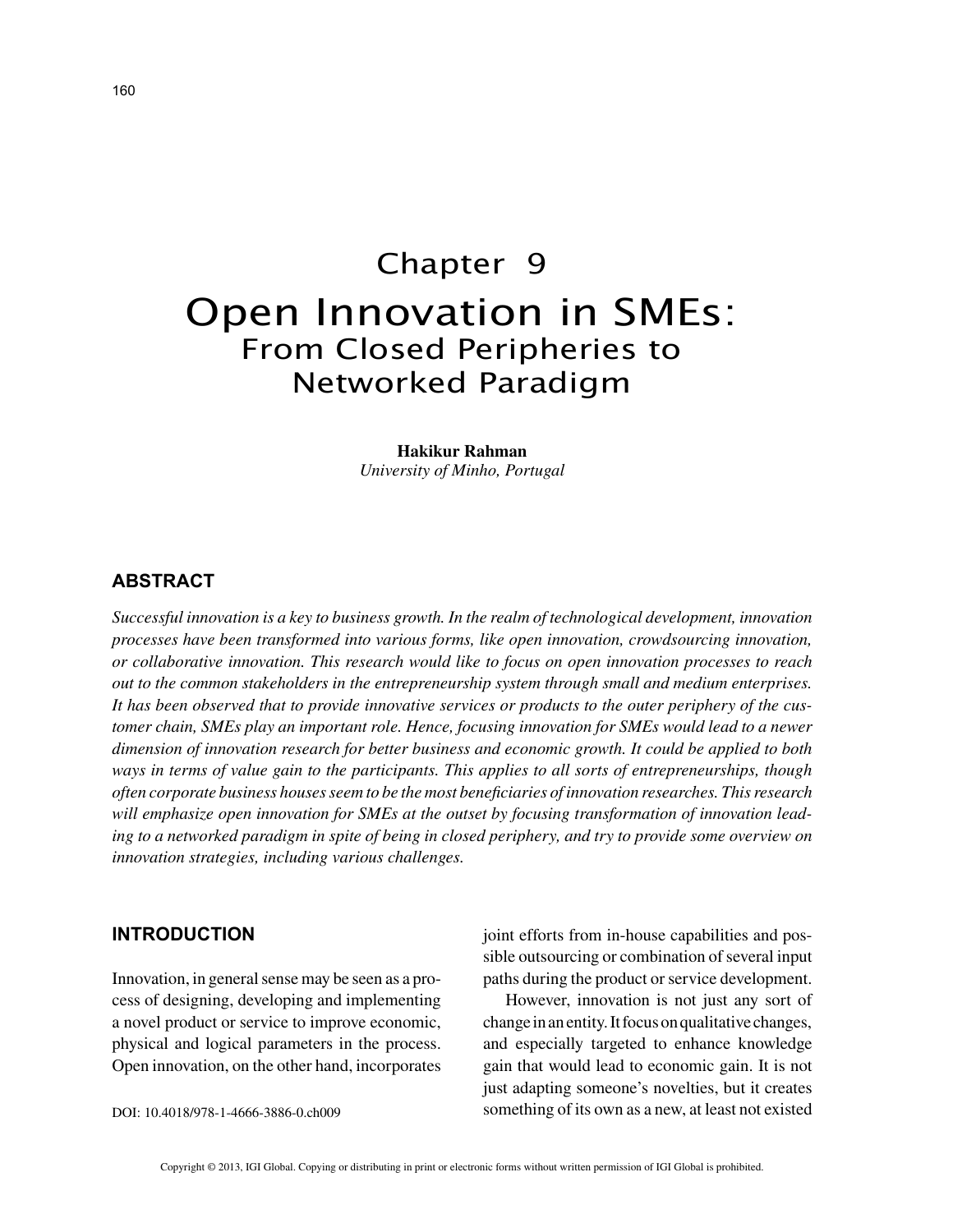in exactly in such form before. Innovation may incorporate product specialization, or targeted commercialization, or an invention deliberately attempting to enhance the product value.

There could be product, service, process or technological innovation at the organizational level, or organizations at the grass roots, and be it fostered collaboratively. In the paradigm of opening the innovation process adaptable to the global environment to be termed as open innovation by incorporating knowledge flux from inside or outside (crowdsourcing), leading to unilateral development or outsourcing incorporates several stages of development (see Figure 1). It could follow any of these separate channels, or accommodate more than one channel to produce an innovative product.

Innovation could be driven by technology, supply, demand, process, design, value, sustainability, economy, culture, or regulation. The product may range from basic health support, inter-personal communications, equipment or accessories of specific nature, or supply driven items, as such targeting electronic and communication products, fashion industries, household items, constructions, or items of creative in nature.

Moreover, innovation is the nimbleness to adapt with the dynamic trend of the global market, and especially capable of growing, adjusting, modifying, or innovating at the same speed or faster than the ambient economic environment (Clark & Gottfredson, 2008). In addition to these, the organization must have the competency to undertake the challenges of today, else today's problems will accumulate tomorrow to become more complex task that may lead to become insurmountable (West, Vanhaverbeke & Chesbrough, 2006).

In the context of open innovation (OI), it is seen as utilization of inbound and outbound knowledge flows converting to economic values, and acceleration of product development and marketing accumulated ideas leading to added value chain (De Jong, Vanhaverbeke, Kalvet & Chesbrough, 2008). Diversified factors affect the open innovation process (see Figure 2), in addition to an organization's inherent entity. It incorporates management, governance, skills, technology and policy matters. It also integrates relationship of open innovation factors with other interrelated organizations, institutions and agencies. However, the fact is that in the arena of open innovation, much have not been researched in these aspects. Above all, at the policy making level, not enough work have been carried out to facilitate familiarization of positive aspects and impact of open innovation to the policy initiators, especially at the socio-economic strata. Furthermore, the role of government remains unchartered in many facets in the decision making process of open innovation at the national level.

Till date, most studies have examined open innovation at the organizational level, basically for two reasons. Firstly, innovation is traditionally conceived as the outcome of deliberate actions of a single entrepreneur, and thus R&D competition has also been styled as an innovation race

*Figure 1. Innovation process (Adopted from Christensen, 2007)*